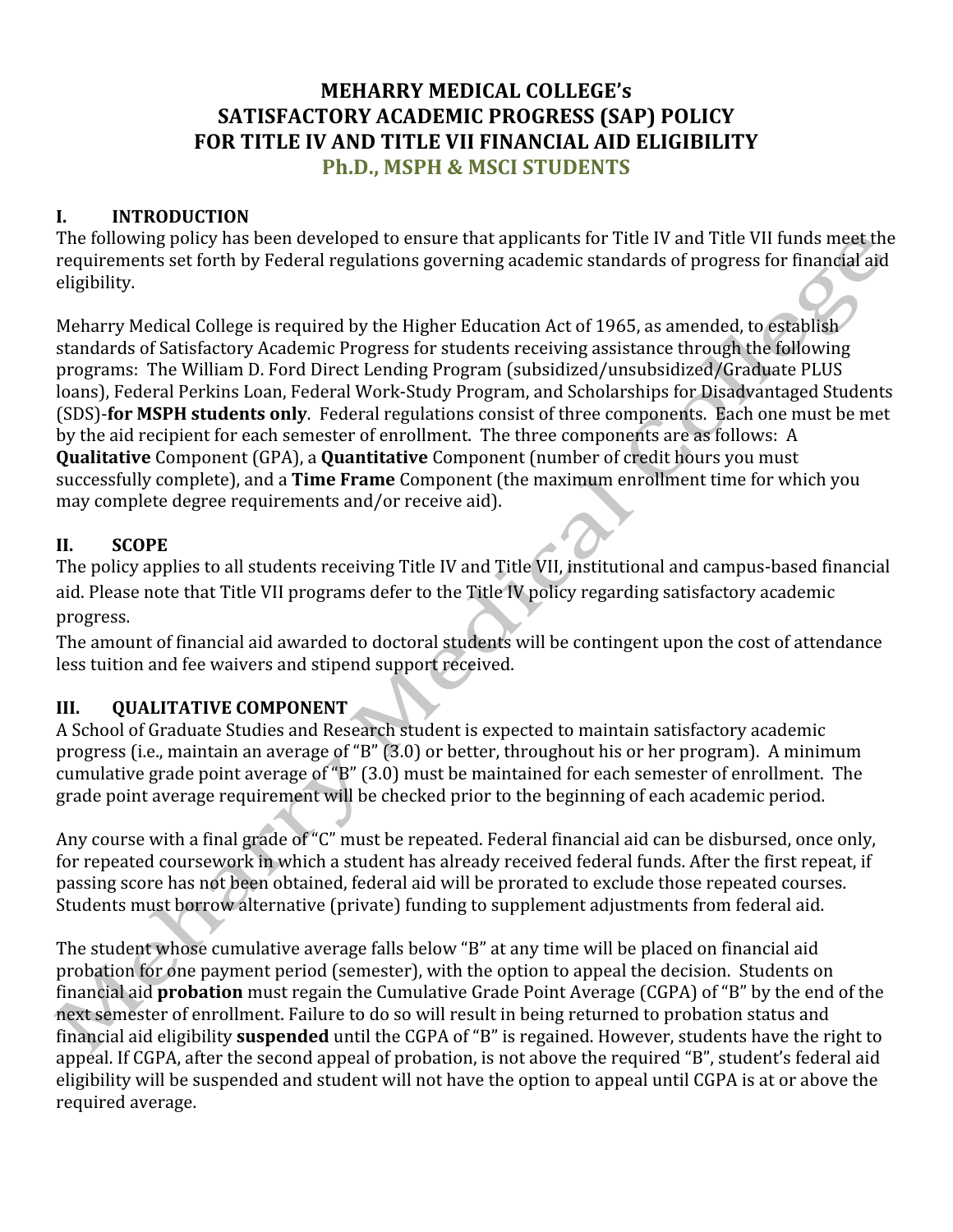## IV. **OUANTITATIVE COMPONENT**

To accurately measure a student's progress in a program, more than a qualitative standard is needed. A student who is maintaining a high GPA by withdrawing from every course he/she attempts after the first year would meet a qualitative standard, but would not be progressing towards graduation. Therefore, the SAP policy must include a quantitative measure to determine the number or percentage of courses. credit hours, or clock hours completed.

To quantify academic progress, there must be a set maximum time frame in which a student is expected to finish a program. If the SAP review makes it clear that a student cannot mathematically finish the program within this period, (See Section V below) they become ineligible for aid. However, they do have the right to appeal.

In the determination of whether the student meets the qualitative and quantitative components, grades of "F", "U", "WF", will not be considered as credits successfully completed. A student must be enrolled in at least 6 credit hours to be eligible for financial aid.

### $V_{-}$ TIME FRAME COMPONENT

The maximum enrollment period for Masters of Science in Public Health (MSPH) level students is five (5) years.

MSPH level students enrolled full-time (9 credit hours or more) are eligible to receive financial aid for no more than six academic semesters (3 years). Part-time students (5-8 credit hours) are eligible to receive financial aid for no more than eight semesters (4 years). A student must be enrolled in at least 6 credit hours to be eligible for financial aid.

The maximum enrollment period for Ph. D. (doctoral) level students is nine (9) years.

Doctoral level students must always maintain full-time enrollment (9 credit hours or more) and are eligible to receive financial aid for no more than fourteen semesters (7 years).

## VI. WITHDRAWAL/DISMISSAL

A student may withdraw or be dismissed for academic, medical or personal reasons. If this student is allowed to return, the student's remaining Titles IV and VII financial aid eligibility will be based on the number of semesters the student received Titles IV and VII financial aid prior to the withdrawal / dismissal.

Financial Aid maximum eligibility timeframes will still apply.

## PROBATION, REINSTATEMENT VII.

Once the Office of Financial Aid has completed the SAP review and determined the eligibility status of each student, they will notify affected students of the implementation of their satisfactory academic progress status. Any student whose GPA falls below 3.0, is automatically placed on financial aid **probation**. After a successful appeal, students are allowed one (1) payment period (semester) to obtain compliance. After the first appeal, if the student has not regained the recommended status, the student will be placed on **probation**, again (aid eligibility will be suspended) and will have to petition the Financial Aid Appeals Committee for reinstatement of aid.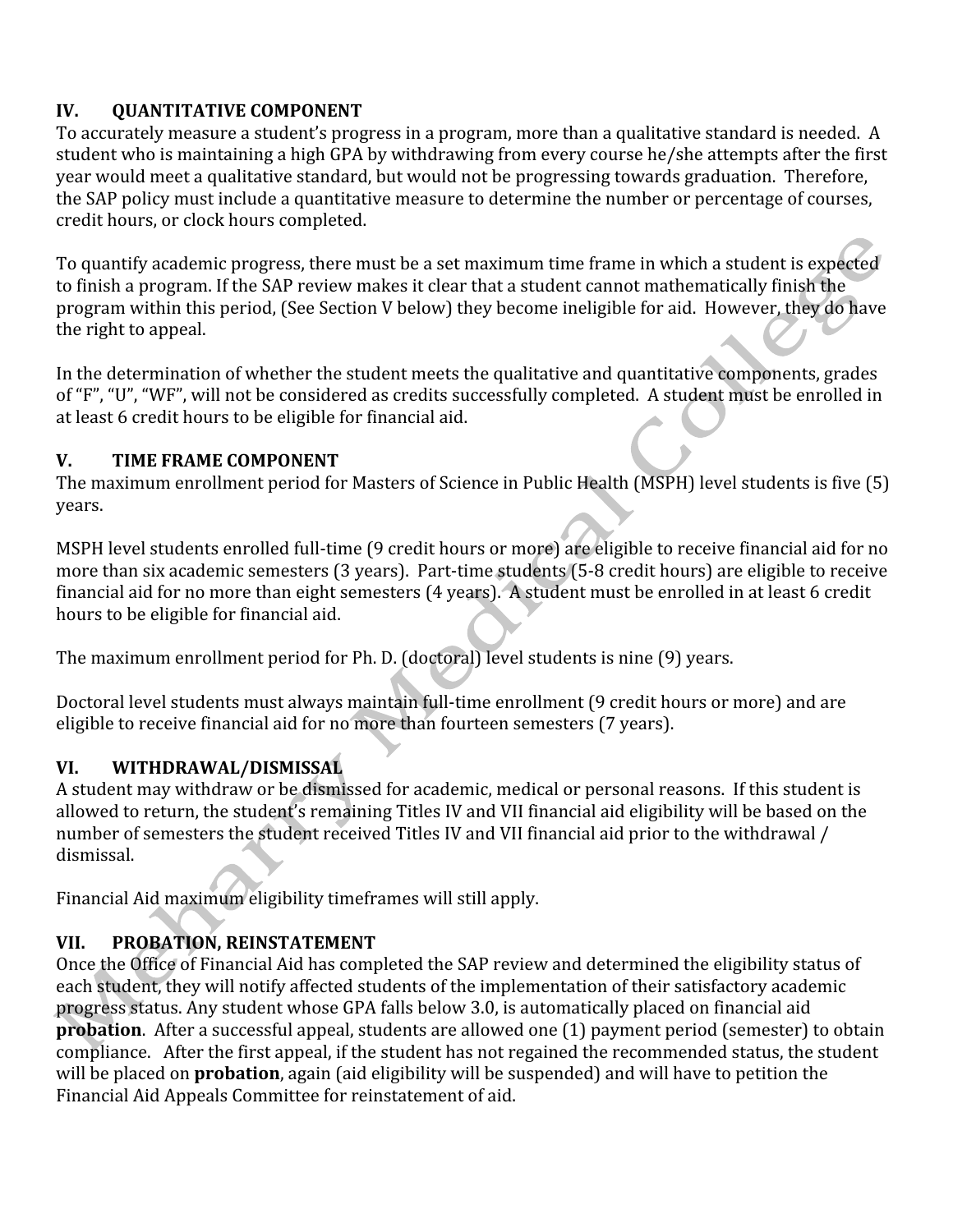During the **probation** phase, a student is not eligible for Titles IV and VII financial aid funds. This student would be eligible to apply for alternative (private) funding which requires credit worthiness and possible higher, variable interest rates.

Once a student regains compliance with Meharry Medical College's standards for financial aid, eligibility will be restored. Maximum time frames for eligibility will still apply.

## VIII. APPEALS OF FINANCIAL AID PROBATION

Federal regulations allow student to appeal suspension based on extenuating circumstances. Students must submit their appeals in writing. "Extenuating circumstances include health-related problems" (injury or illness), death of a family member, or unanticipated work-related or family-related changes. Poor study habits, too heavy a course load or lack of preparedness is not extenuating circumstances." Students must submit SAP Appeal form and attach all required supporting documentation, e.g., hospitalization records, death certificate, etc. before appeal can be considered. Additionally, students must submit statements as to why SAP was not met and what has changed in their situation that will substantiate their getting on track with completing all degree requirements and maintaining satisfactory academic progress for the reminder of their matriculation. Appeal forms are available in the Office of Financial Aid. Appeals will be heard by the Financial Aid Appeals Committee, comprised of faculty and staff representation from all three schools and administrative offices.

### VI. **ENFORCEMENT**

Next a

The Director of Financial Aid shall have primary responsibility for enforcement of this policy.

June 2011